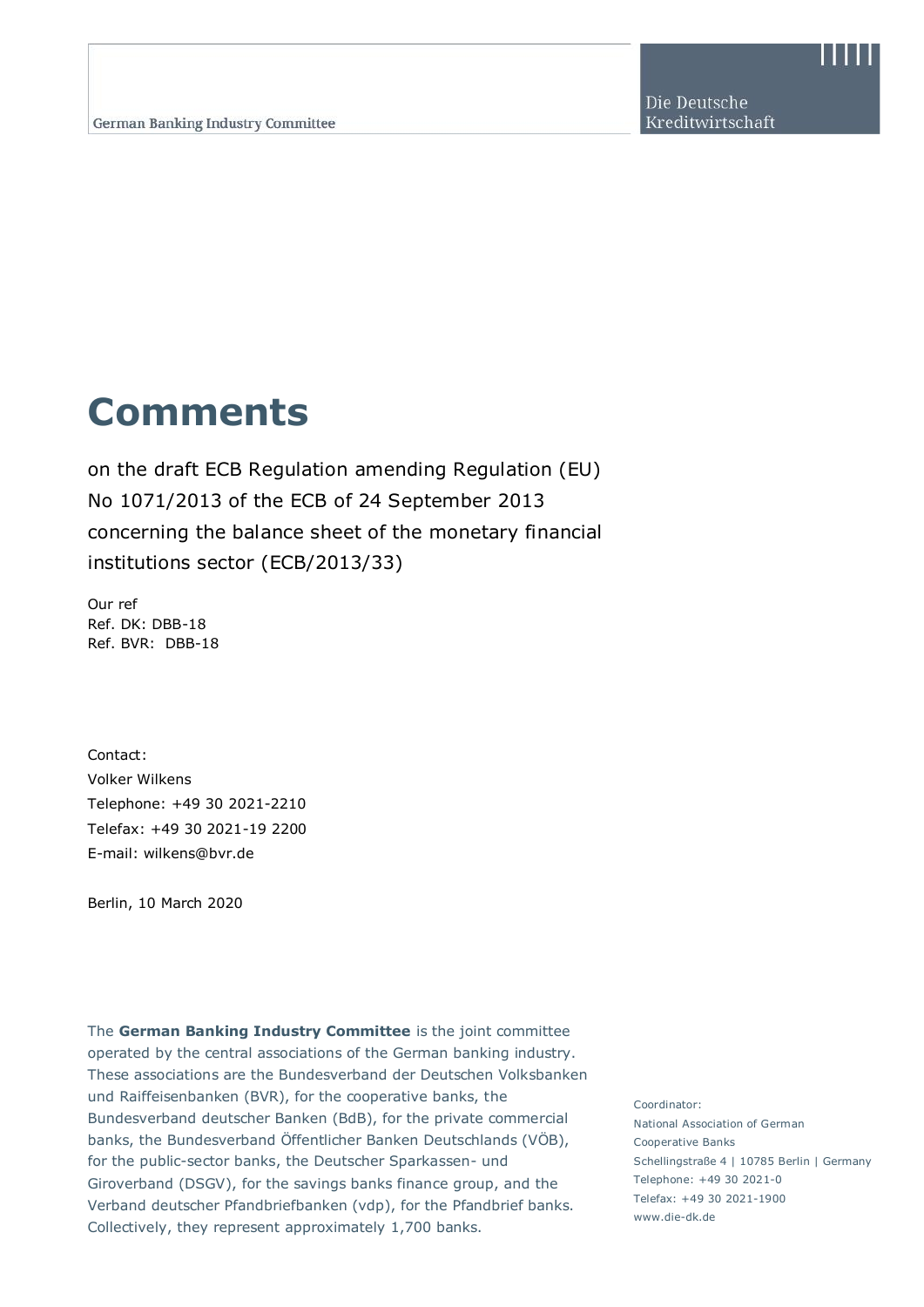### Page 2 of 4 Comments on the draft amending ECB Regulation on MFI balance sheet statistics

#### **General comments**

Some of the new requirements, such as those for reporting notional cash pooling and revaluation adjustments to derivatives, will be costly and time-consuming to implement. The first reporting of the new requirements is scheduled for Q2/2021, meaning almost simultaneously with the implementation of changes to reporting requirements under CRR 2. Bearing in mind that CRR 2 implementation is already stretching the banks' resources to the limit, we would ask the ECB to postpone the first application of its requirements by at least six months.

| ID             | Chapter | <b>Article</b> | Paragraph | Page | Type of         | <b>Detailed comment</b>                              | Concise statement as to why  |
|----------------|---------|----------------|-----------|------|-----------------|------------------------------------------------------|------------------------------|
|                |         |                |           |      | comment         |                                                      | your comment should be taken |
|                |         |                |           |      |                 |                                                      | on board                     |
| $\mathbf{1}$   | Annex I | Part 4         |           | 25   | Clarification   | In future, revaluation adjustments will also have to |                              |
|                |         |                |           |      |                 | be reported for derivatives. Unlike for revaluations |                              |
|                |         |                |           |      |                 | of loans or securities prices, Annex 1, Part 4 does  |                              |
|                |         |                |           |      |                 | not spell out precisely what constitutes a           |                              |
|                |         |                |           |      |                 | revaluation adjustment. We assume that the           |                              |
|                |         |                |           |      |                 | requirements relate primarily to derivatives in the  |                              |
|                |         |                |           |      |                 | trading portfolio and that adjustments are to be     |                              |
|                |         |                |           |      |                 | reported along the same lines as those relating to   |                              |
|                |         |                |           |      |                 | price revaluations of securities. We would           |                              |
|                |         |                |           |      |                 | nevertheless appreciate clarification of this point. |                              |
| $\overline{2}$ | Annex I | Part 4         |           | 25   | <b>Deletion</b> | Irrespective of this, we assume that national        |                              |
|                |         |                |           |      |                 | accounting and valuation rules for trading book      |                              |
|                |         |                |           |      |                 | derivatives will differ greatly across member states |                              |
|                |         |                |           |      |                 | and that, as a result, the revaluation adjustments   |                              |
|                |         |                |           |      |                 | reported will not be comparable. Since the           |                              |
|                |         |                |           |      |                 | calculation of revaluation adjustments to trading    |                              |
|                |         |                |           |      |                 | book derivatives will be highly onerous, we would    |                              |
|                |         |                |           |      |                 | recommend dropping this requirement, not least in    |                              |
|                |         |                |           |      |                 | view of the limited comparability and relevance of   |                              |
|                |         |                |           |      |                 | the information provided.                            |                              |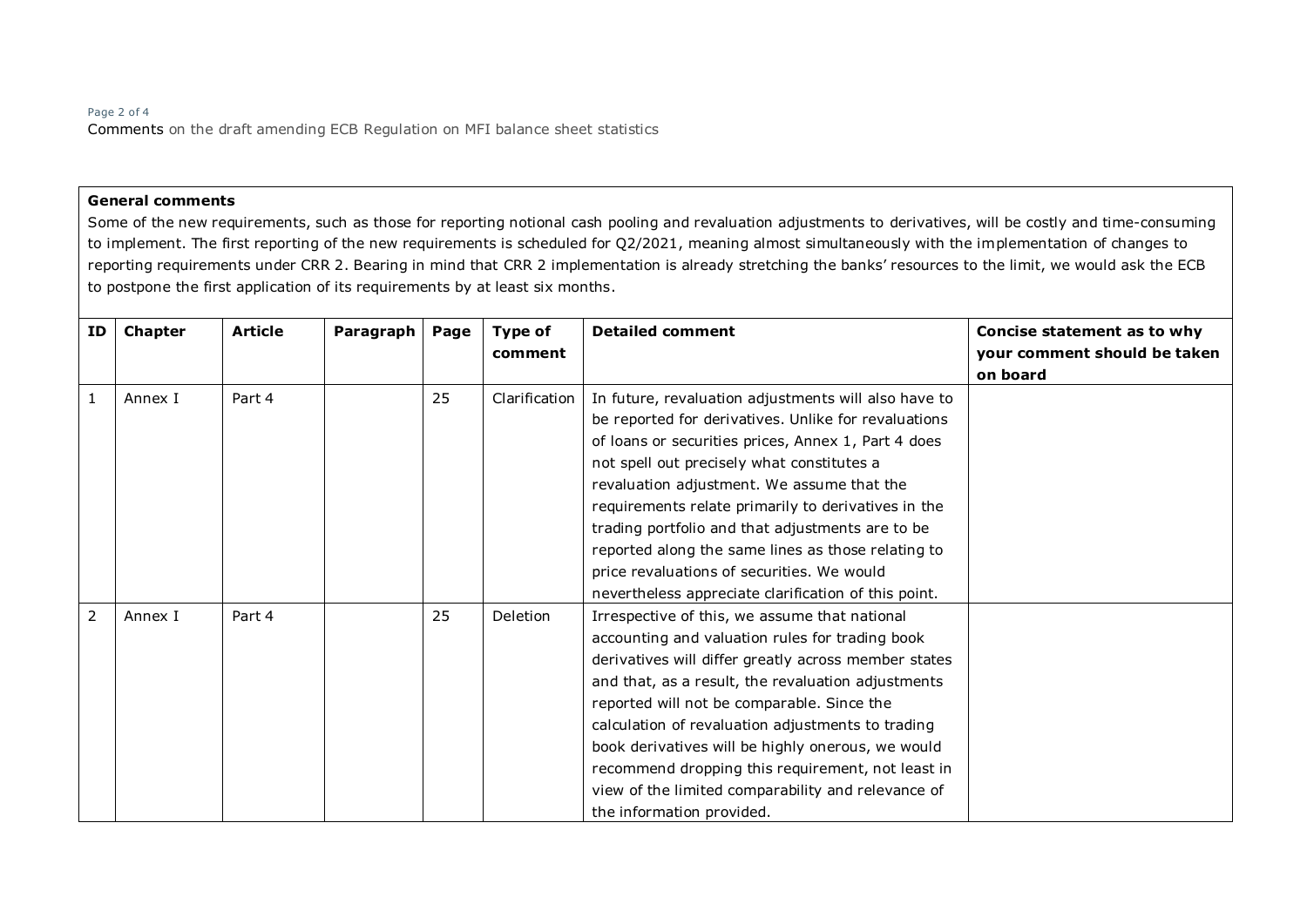## Page 3 of 4 Comments on the draft amending ECB Regulation on MFI balance sheet statistics

| 3 | Regulation | 1(p) | 4 | Deletion | The holdings of a bank's own securities which have    |  |
|---|------------|------|---|----------|-------------------------------------------------------|--|
|   |            |      |   |          | to be reported are based on an extremely broad        |  |
|   |            |      |   |          | definition, which also covers any portion of an       |  |
|   |            |      |   |          | overall issue that has not yet been put into          |  |
|   |            |      |   |          | circulation and therefore cannot normally be          |  |
|   |            |      |   |          | recognised in the balance sheet. The ECB's            |  |
|   |            |      |   |          | definition diverges significantly from the definition |  |
|   |            |      |   |          | of "own holdings" used for prudential reporting       |  |
|   |            |      |   |          | purposes and also (as far as we are aware) from       |  |
|   |            |      |   |          | that used in accounting. Given the importance of      |  |
|   |            |      |   |          | "own holdings" for determining both regulatory        |  |
|   |            |      |   |          | capital requirements and MREL/TLAC, we would          |  |
|   |            |      |   |          | welcome consistent use of the term.                   |  |
|   |            |      |   |          |                                                       |  |
|   |            |      |   |          | Irrespective of this point, we cannot see what        |  |
|   |            |      |   |          | additional insight would be gained by extending the   |  |
|   |            |      |   |          | collection of balance sheet statistics to items that  |  |
|   |            |      |   |          | cannot be recognised in the balance sheet. A bank's   |  |
|   |            |      |   |          | holdings of these securities do not allow any         |  |
|   |            |      |   |          | conclusions to be drawn about its ability to access   |  |
|   |            |      |   |          | the capital market. Of far more relevance here is     |  |
|   |            |      |   |          | the existence of ongoing issuing programmes under     |  |
|   |            |      |   |          | which new issues can be launched at short notice.     |  |
|   |            |      |   |          | By contrast, retained securities which have never     |  |
|   |            |      |   |          | been placed on the market and which therefore are     |  |
|   |            |      |   |          | not recognised in the balance sheet will only rarely  |  |
|   |            |      |   |          | placed on the market at a later date. If an issue is  |  |
|   |            |      |   |          | not placed in full, the issuing volume is often       |  |
|   |            |      |   |          | subsequently reduced in the terms of the issue.       |  |